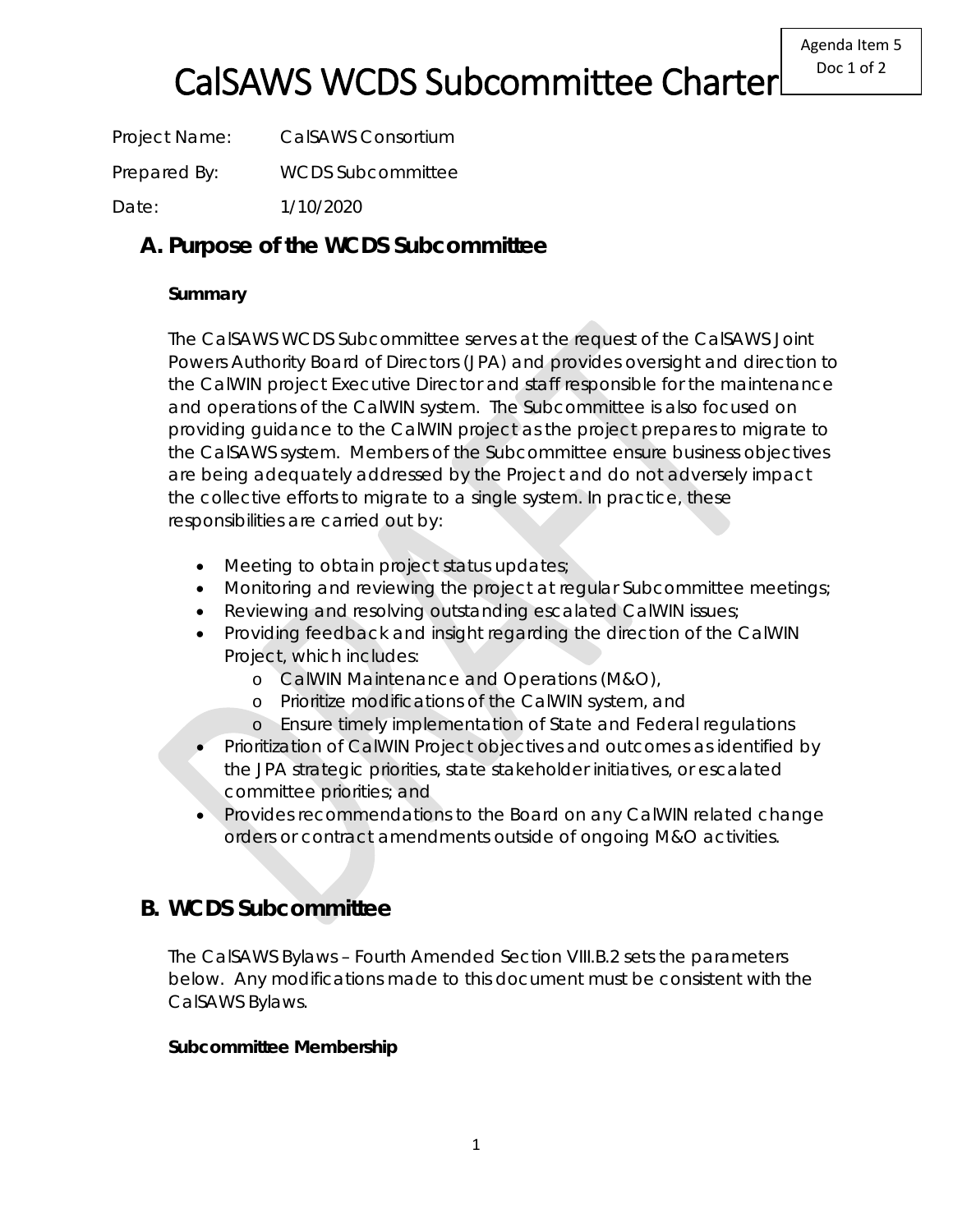Each Member of the Consortium that is a user of the Welfare Client Data Systems ("WCDS") shall be represented by its Welfare Director, or his/her designee as stated in writing by that Welfare Director, on the WCDS Subcommittee. A Member's participation in the WCDS Subcommittee shall automatically terminate when the Member is no longer a user of the WCDS, and the WCDS Subcommittee shall continue with the remaining users of the WCDS, if applicable.

#### **Subcommittee Sunset Provision**

The provisions of this Section VIII.B.2 (WCDS Subcommittee) shall automatically sunset when there are no longer any users of the WCDS.

#### **Co-Chairs**

The WCDS Subcommittee shall be co-chaired. The Co-Chairs shall be elected from among the WCDS Subcommittee members annually by a majority vote of the WCDS Subcommittee members who are present at a meeting of the Member Representatives held pursuant to Section 2.07 of the CalSAWS Joint Powers Agreement, and serve for one (1) year terms running concurrently with the Consortium's Fiscal Year.

#### **Voting**

The affirmative vote of a simple majority (more than one-half) of the WCDS Subcommittee members present at a WCDS Subcommittee meeting shall be required to take any action by the WCDS Subcommittee. Subject to the provisions of Subsection VIII.B.1.c, (System Subcommittees)the Board will take affirmative action to implement urgent fixes, changes, and prioritization of changes to the WCDS as recommended by the WCDS Subcommittee and paid for from WCDS maintenance and operations hours or wholly paid for by the affected WCDS county(ies); provided, however, that the Board retains discretion concerning any decision if the Board determines the decision could materially adversely impact the design, development or implementation of the single statewide automated system.

The WCDS Subcommittee Co-Chairs shall meet with the Consortium's Executive Director and Consortium staff for Consortium status updates, to review and resolve outstanding Consortium and WCDS Subcommittee issues and to provide feedback and insight regarding the direction of the Consortium.

## **C. Role of a WCDS Subcommittee Member**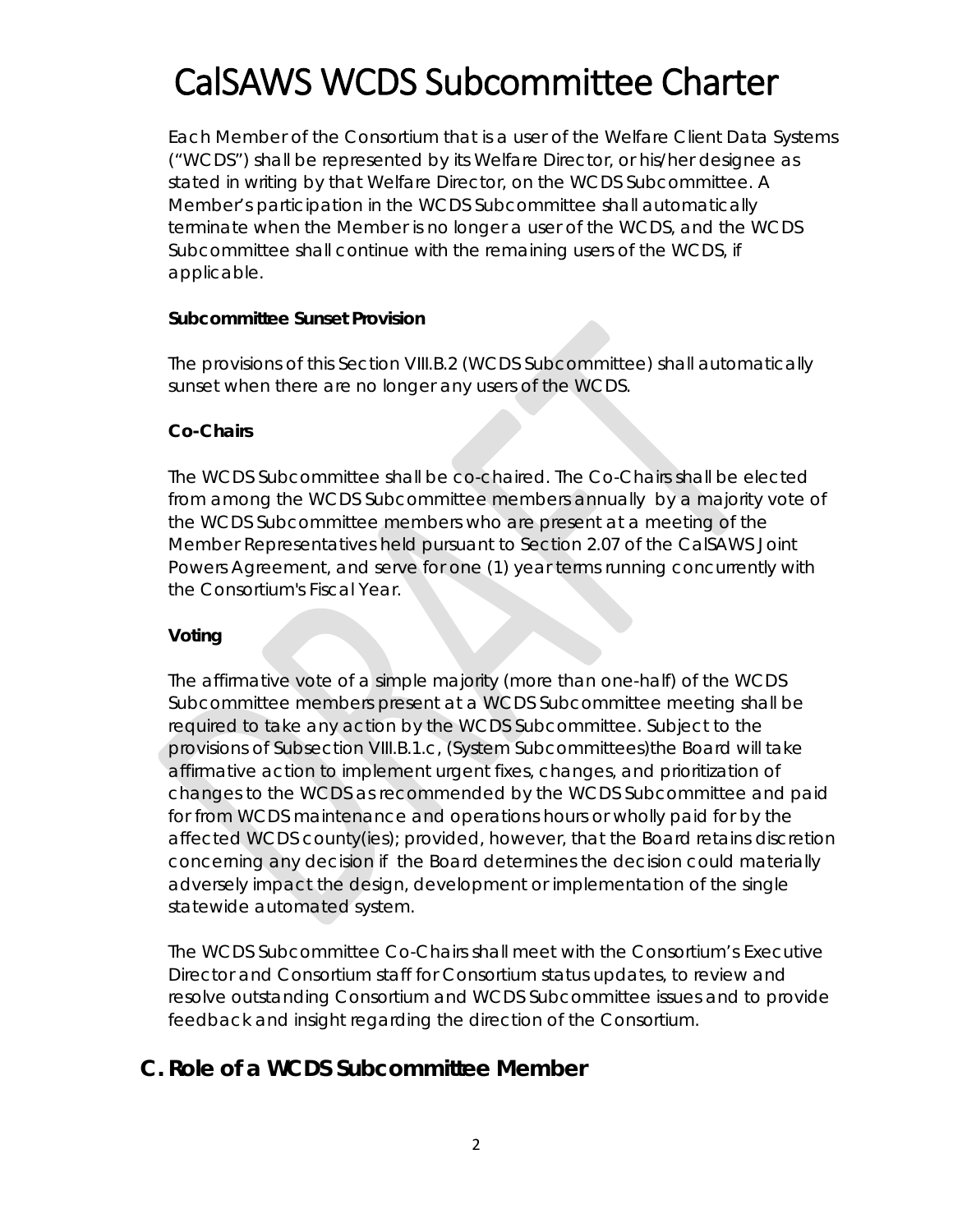Subcommittee Members are not directly responsible for managing the CalWIN project activities, they provide support and guidance for those who do. Thus, individually, Subcommittee Members should:

- Understand the strategic implications and outcomes of initiatives being pursued through project outputs;
- Value the significance for some or all major stakeholder and represent their interests; and
- Be genuinely interested in the initiative and be an advocate for broad support for the outcomes being pursued in the CalWIN project.

In practice, this means they:

- Review the status of the project;
- Help ensure the project's outputs meet the requirements of the business owners and key stakeholders;
- Help balance conflicting priorities and resources;
- Provide guidance to the project team and users of the project's outputs;
- Consider ideas and issues raised;
- Foster positive communication between the Subcommittee and Project; facilitate resolutions, as needed; and
- Report on CalWIN project progress to those responsible at a high level, such as agency executive management.

## **D. Meetings**

### **Schedule**

The WCDS Subcommittee shall convene periodically to review all matters related to the WCDS, as determined by the Co-Chairs, or upon the request of any WCDS Subcommittee member. In-person meetings are preferred; however, a conference call may be offered. The meeting schedule and locations may vary based on the CalSAWS JPA Board and Project Steering Committee meetings.

### **Agenda**

The WCDS Subcommittee is a committee bound by the Brown Act which requires the meeting agenda to be posted in a public space a minimum of 72 hours in advance of the meeting. The agenda must include the meeting location information as well as any specific location information for Subcommittee members participating by conference call.